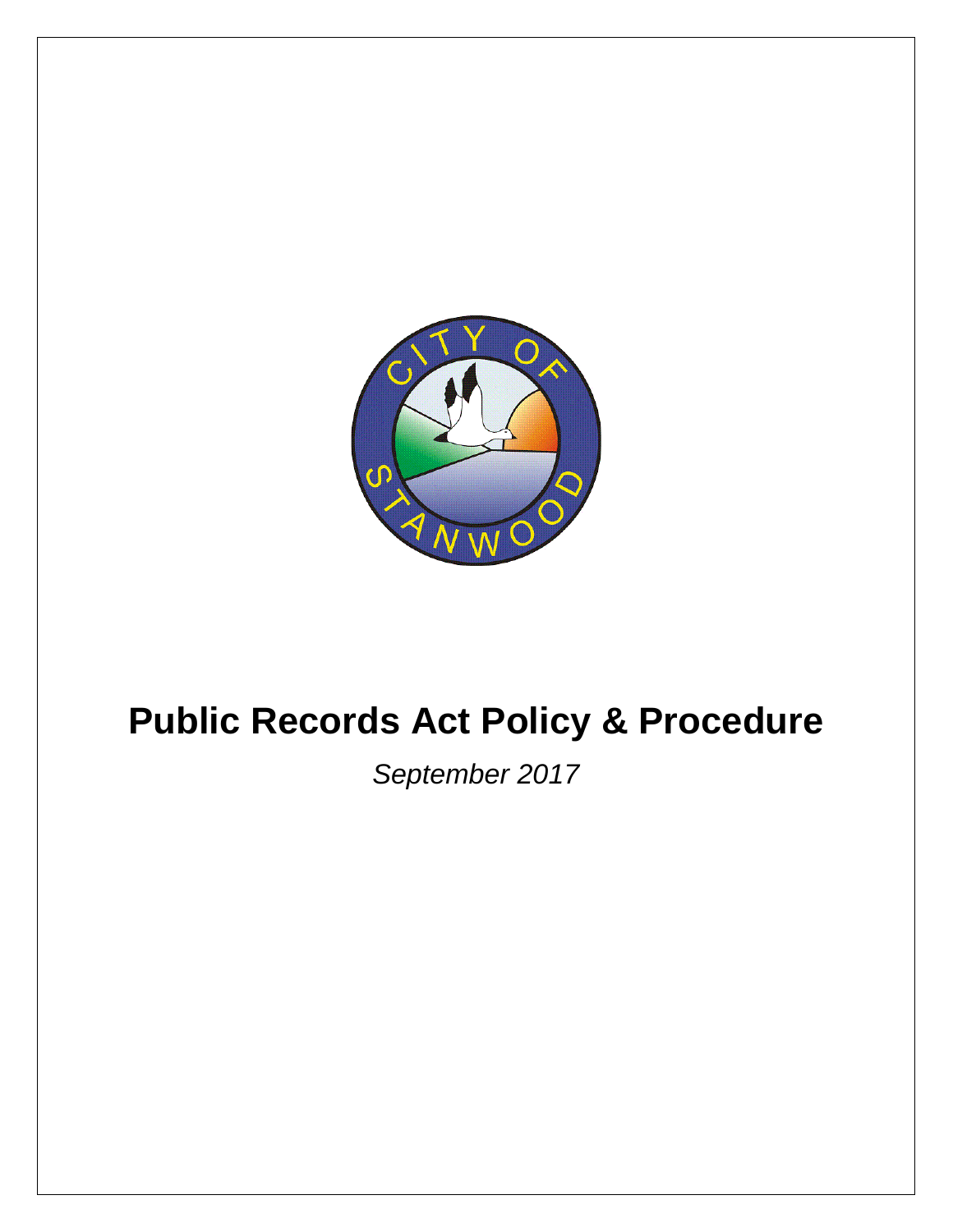# **CITY OF STANWOOD PUBLIC RECORDS ACT POLICY & PROCEDURE**

It is the policy of the City of Stanwood to release public records in compliance with the Public Records Act and any other applicable provisions of federal or state law.

# **I. PURPOSE**

The City of Stanwood is required by the Public Records Act ("PRA"), Chapter 42.56 RCW, to adopt and enforce reasonable rules and regulations to provide full public access to public records. This policy complies with the requirements of the PRA by providing for straight-forward, predictable practices for responding to and fulfilling requests for disclosure of public records in a manner consistent with the PRA.

This policy includes both statutory requirements and best practices. Except where these provisions are mandated by statute, any duties identified in this policy are discretionary and advisory only and shall not impose any affirmative duty on the City of Stanwood. The City of Stanwood reserves the right to apply and interpret this policy and to revise or change the policy at any time.

This policy shall be available at Stanwood City Hall and posted on the City's Website at ci.stanwood.wa.us.

# **II. DEFINITIONS**

- **1.** "Act" refers to the Public Records Act, at Chapter 42.56 RCW.
- **2.** "City" refers to the City of Stanwood.
- **3.** "Exemption" refers to any statute that allows or requires the City to withhold information or records in response to a PRA request.
- **4.** "Policy" refers to this policy for the Public Records Act.
- **5. "**Public Record" means any writing containing information relating to the conduct of government or the performance of any governmental or proprietary function prepared, owned, used, or retained by the City regardless of physical form or characteristics. Records created or received by employees using privately owned devices only qualify as public record if the employee was acting within the scope of employment when the record was created or received, or when the record is subsequently used for a city purpose.
- **6.** "Public Records Officer" or PRO is the person identified in section III.1 of this Policy.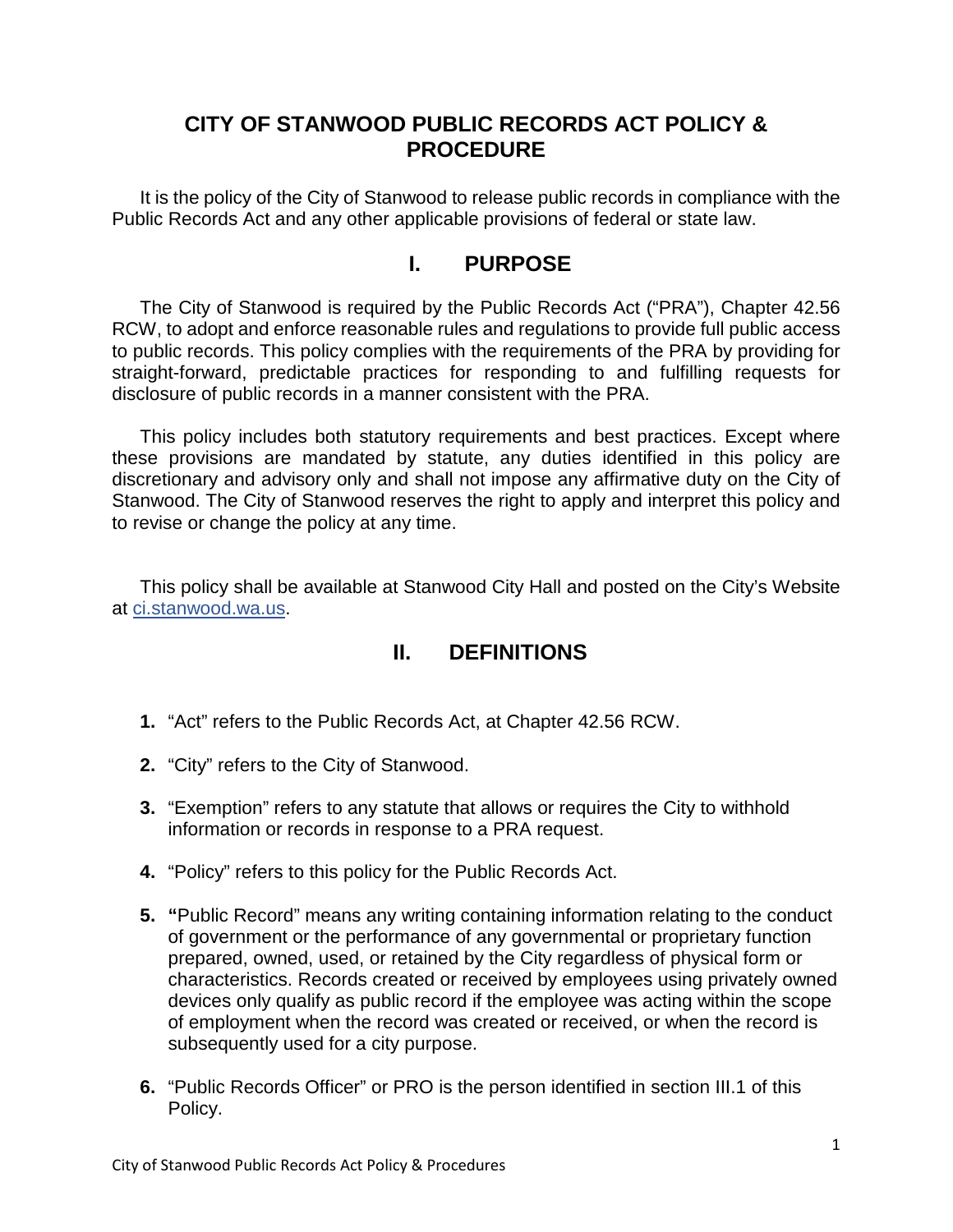- **7.** "Public Record Liaison" is the person in a department assigned to work with the PRO to gather responsive records and identify possible exemptions.
- **8.** "PRA Request" means a request for Public Records made to the city pursuant to the Act.
- **9.** "Record Holder" is the individual employee who may be the custodian of the records sought in a PRA request.
- **10.**"Requestor" means the person or entity that has made a Records Request to the City.

# **III. GUIDELINES**

# **1. Public Records Officer**

The position of Public Records Officer is held by the City Clerk. The Public Records Officer may be contacted in person at City Hall, [or via](mailto:%20or%20via) mail, phone, fax or email. The Stanwood Police Department maintains all city law enforcement records; requests can be directed to that department specifically.

City Hall Records Requests Public Records Officer 10220 270TH ST NW Stanwood, WA 98292 Phone: (360) 629-2181 Fax: (360) 629-2009 [Record.request@ci.stanwood.wa.us](mailto:Record.request@ci.stanwood.wa.us)

Police Records Requests Stanwood Police Department PO BOX 127 Stanwood, WA 98292 Phone: (425) 388-5290 Fax: (360) 629-2886 [Stanwood.Police@snoco.org](mailto:Stanwood.Police@snoco.org)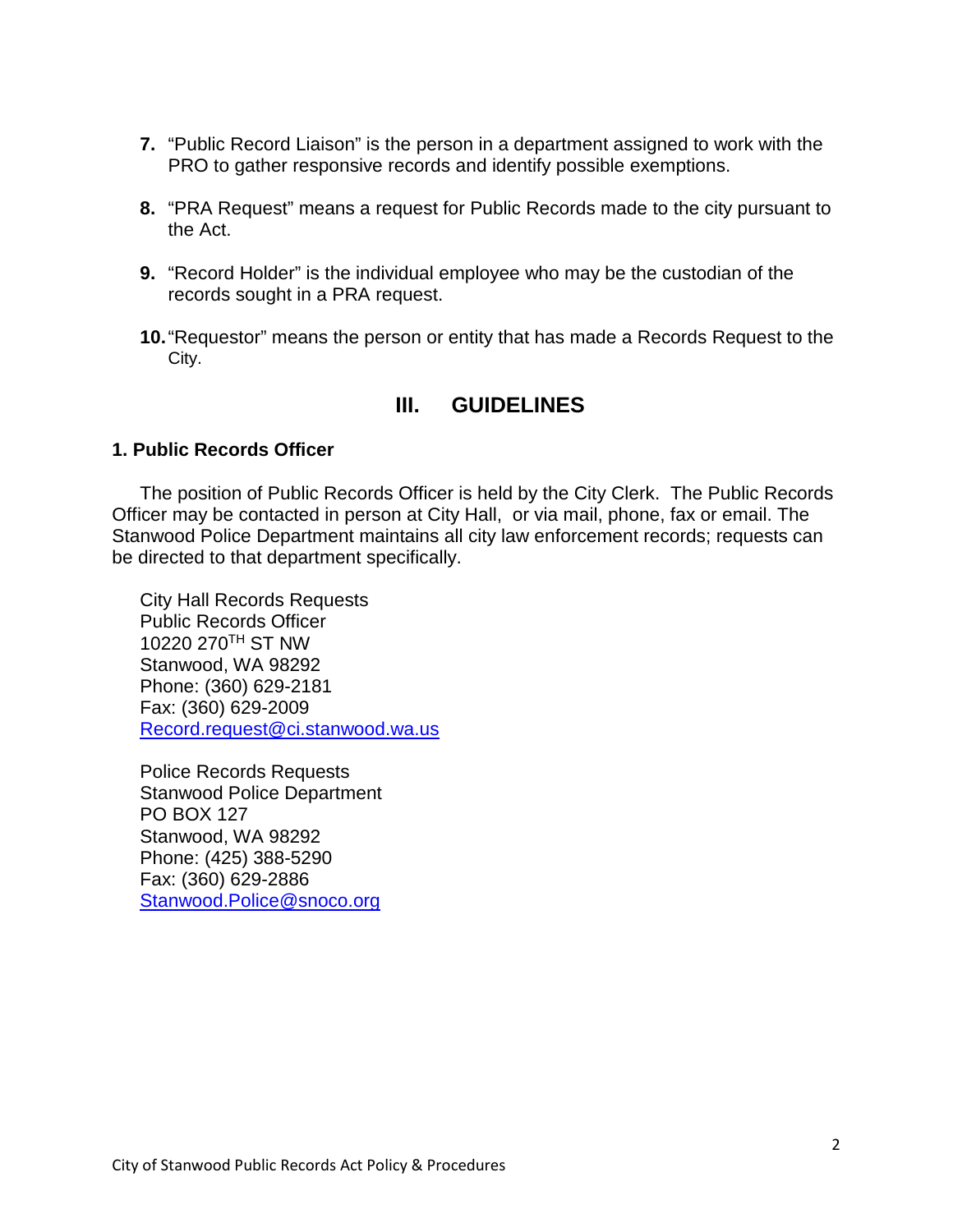The Public Records Officer or public records liaison shall:

- **(a)** Be responsible for implementing the City's process regarding disclosure of public records;
- **(b)** Serve as the principal contact point with any Requestor who has made a Records Request to the City, unless the Public Records Officer has delegated these responsibilities for a particular Records Request to a staff member;
- **(c)** Coordinate City staff in this regard, generally ensuring the compliance of the staff with public records disclosure requirements;
- **(d)** Make the final decision in cooperation with the city attorney regarding disclosure and application of exemptions.

# **2. How to Make a PRA Request**

A PRA request only applies to records that exist at the time of the request. The PRA does not apply to requests for information or require the City to create a new record. Requestors cannot make "standing" PRA requests. Public records may be inspected or copies of public records may be obtained by the public at City Hall. To ensure a requestor receives their desired records the City has established the following procedures:

- **(a)** The City encourages that all requests be made via email or in writing using the City's Public Records Request form, which is available at City Hall or on the City's website. The Police Department records request form can be found at the Stanwood Police Department, or on the City's website. It may be mailed, emailed, or delivered in person to City Hall/Police Department. Inperson requests must be made during normal business hours. The request should include the following information:
	- **(i)** An indication that the request is being made for access to a public record pursuant to the Public Records Act;
	- **(ii)** The requestor's name, address, and convenient means of contact, such as email address, phone number, fax, etc.;
	- **(iii)** The date of the request;
	- **(iv)** A description of the public records requested that includes sufficient details to allow the City to identify responsive records;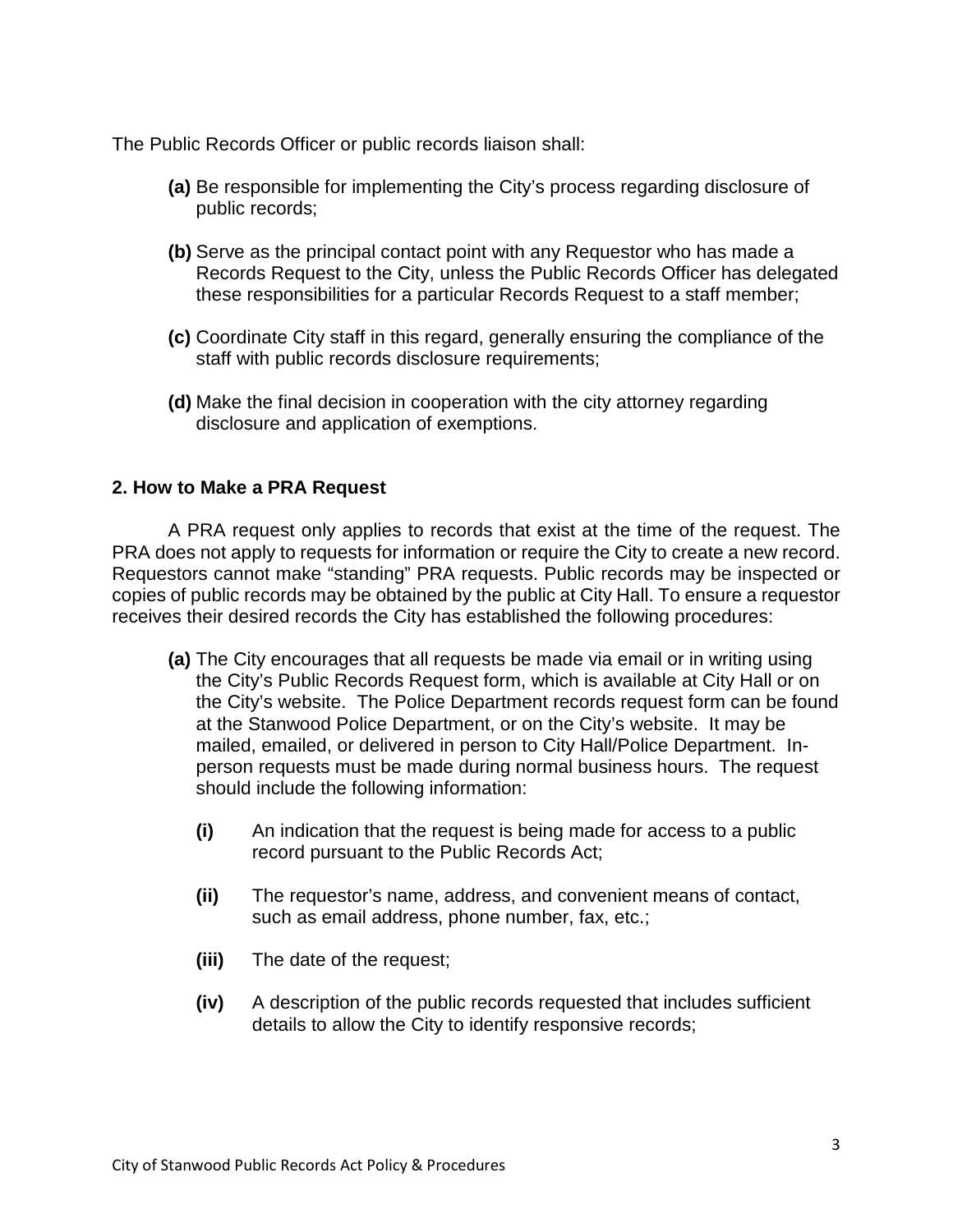- **(v)** Whether the requestor wants to inspect records or wants copies. If the requestor wants copies, the requestor should also indicate the maximum amount they are willing to pay for copying fees;
- **(vi)** Signature of the Requestor.
- **(b)** The City will respond to oral requests in accordance with this policy. However, Washington Courts have recognized that oral requests for public records can be problematic and therefore requestors are strongly encouraged to make written requests using the City's request form.

# **3. Procedure for Response to Request**

# **(a) Initial Five-Day Response**

The City shall respond promptly to PRA requests in accordance with the requirements of RCW 42.56.520 and this policy and procedure. Within five (5) business days of receiving a Records Request, the City will acknowledge receipt of the request and take one or more of the following actions:

- **(i)** Provide notice that the responsive records are available. If the record requested is available via the City's website, the response may include a specific link to the document;
- **(ii)** Seek clarification or refinement of the request if needed to identify the record requested and provide, to the greatest extent possible, a reasonable estimate of time needed to respond to the request if it is not clarified;
- **(iii)** Indicate that the City does not have any responsive records or that any responsive records are exempt from disclosure;
- **(iv)** Provide a reasonable estimate of when the request can be fulfilled. For large requests that will be filled in installments, the response will also indicate when the first installment will be made available.

# **(b) Large Requests**

When receiving a request that appears to be broad in nature, the PRO may request clarification from the requestor to ensure that the appropriate records are identified and to determine if the request can be narrowed. Clarification shall focus on information needed to identify responsive records. Any information provided about the purpose of the request shall not be used as a basis for denying the request.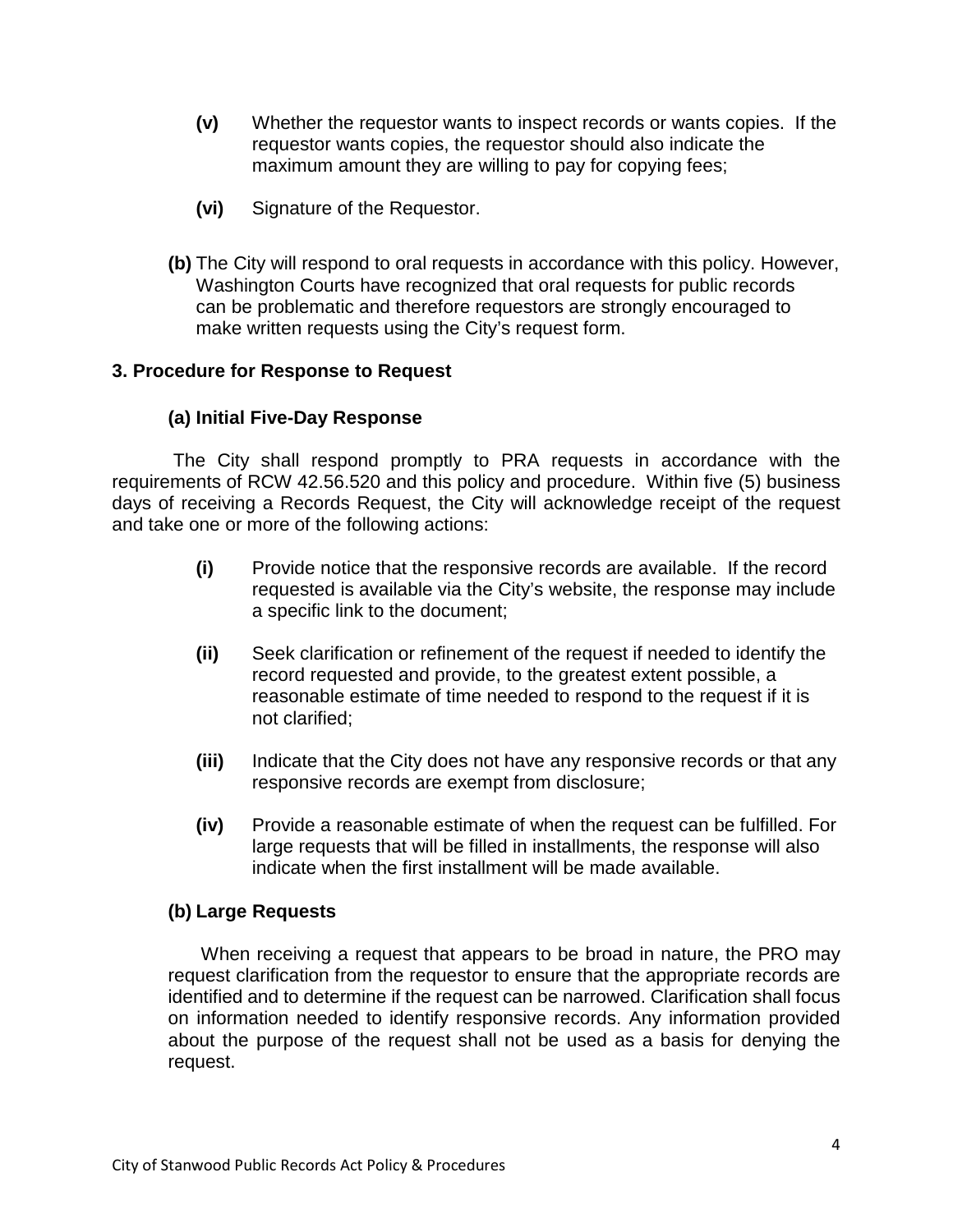When appropriate, as part of the clarification process, the PRO may work with the requestor to find ways to narrow the request. When a requestor agrees to narrow a request, nothing prevents the requestor from later expanding the request back to its original scope.

When a Records Request is for a large volume of records, the City may elect to provide records on an installment basis. If a Requestor does not contact the PRO within fifteen (15) days to arrange for the review of the first installment, the City may deem the request abandoned and stop fulfilling the remainder of the request.

In accordance with RCW 42.56.080, the City may deny requests for "all records" or substantially all records not relating to a particular topic. The City can also deny automatically generated (bot) requests received from the same requestor within a 24-hour period, if the requests cause excessive interference with the other essential functions of the agency.

## **(c) Requests for List of Names**

The PRA prohibits the City from producing lists of names to a requestor who intends to use the list for commercial purposes. When a requestor requests a list of names, the requestor should explain the intended use of the list and may be asked to sign a declaration providing that the list will not be used for commercial purposes.

## **(d) Notice to Third Parties**

If a public record contains personal information that identifies an individual or organization other than the subject of the requested public record, the City may notify that individual or organization to allow the third party to seek relief pursuant to RCW 42.56.540. The City may take this into account when providing an estimate for when the records will be available. The City should also review any contracts with third parties that may contain special notice provisions. Nothing in this policy is intended to create any right to such notice.

## **4. City Actions after a Request is Received**

#### **(a) Order of Response**

Fulfillment of requests shall be processed in the order that provides the timeliest response. Requests may be fulfilled in the order of receipt as long as easily fulfilled requests are not postponed behind larger or more complicated requests strictly because they were received later.

#### **(b) Locating Responsive Records**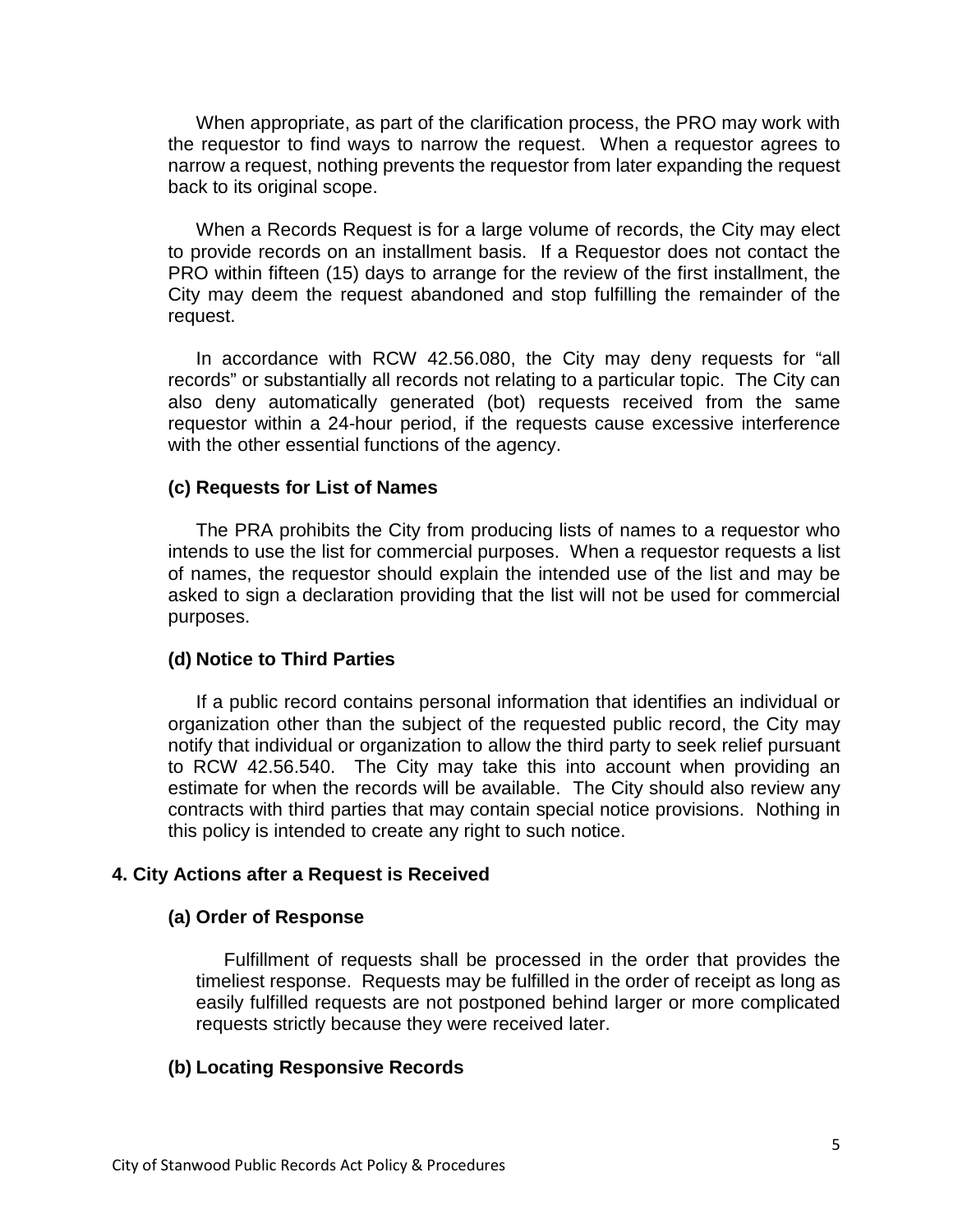After receiving a request, the PRO shall determine what departments might have responsive records and coordinate with that department to locate the records. When a department cannot provide responsive records before the initial five-day response is due, prior to that due date, the department will provide the PRO with an estimate of how long it will take to provide responsive records.

#### **(c) Inspection of Public Records**

Record Requests shall be inspected at City Hall located at 10220 270<sup>th</sup> St NW Stanwood, WA 98292. Any police records shall be inspected at the Police Station located at 8727 271<sup>st</sup> Street NW. The Police Station and City Hall are open 9 a.m. to 5 p.m., Monday through Friday, except legal holidays. The Police Station is sometimes closed for lunch from 12:00 pm to 1:00 pm.

#### **(d) Exemptions**

The PRA and other statutes exempt from or prohibit disclosure of certain public records. It is the policy of the City to provide prompt and helpful access to all public records in the City's custody that state statues do not exempt or prohibit from disclosure. Requested records may only be withheld or redacted consistent with statutory requirements, which shall be documented for the requestor in accordance with the requirements of RCW 42.56.210.

Some public records that are otherwise subject to disclosure may contain specific content that is exempt from disclosure. The presence of exempt information does not necessarily exempt an entire record from disclosure. Exempt portions of an otherwise disclosable record shall be redacted prior to inspection or copying and such redactions shall be documented. The requestor shall be notified of the redaction in accordance with the requirements of RCW 42.56.210.

The following are summaries of common exemptions relied upon by the City. Note, the City reserves the right to assert any exemptions permitted by law when the City determines non-disclosure serves the public interest and is not limited to the exemptions listed below:

**(i)** Records that are protected by trade secrets law;

**(ii)** Valuable formulae, designs, drawings, computer source code or object code, and research data obtained by any agency within five years of the request for disclosure when disclosure would produce private gain and public loss;

**(iii)** Personal information in files maintained for board members and City employees to the extent that disclosure would violate their right to privacy, including but not limited to addresses, phone numbers, Social Security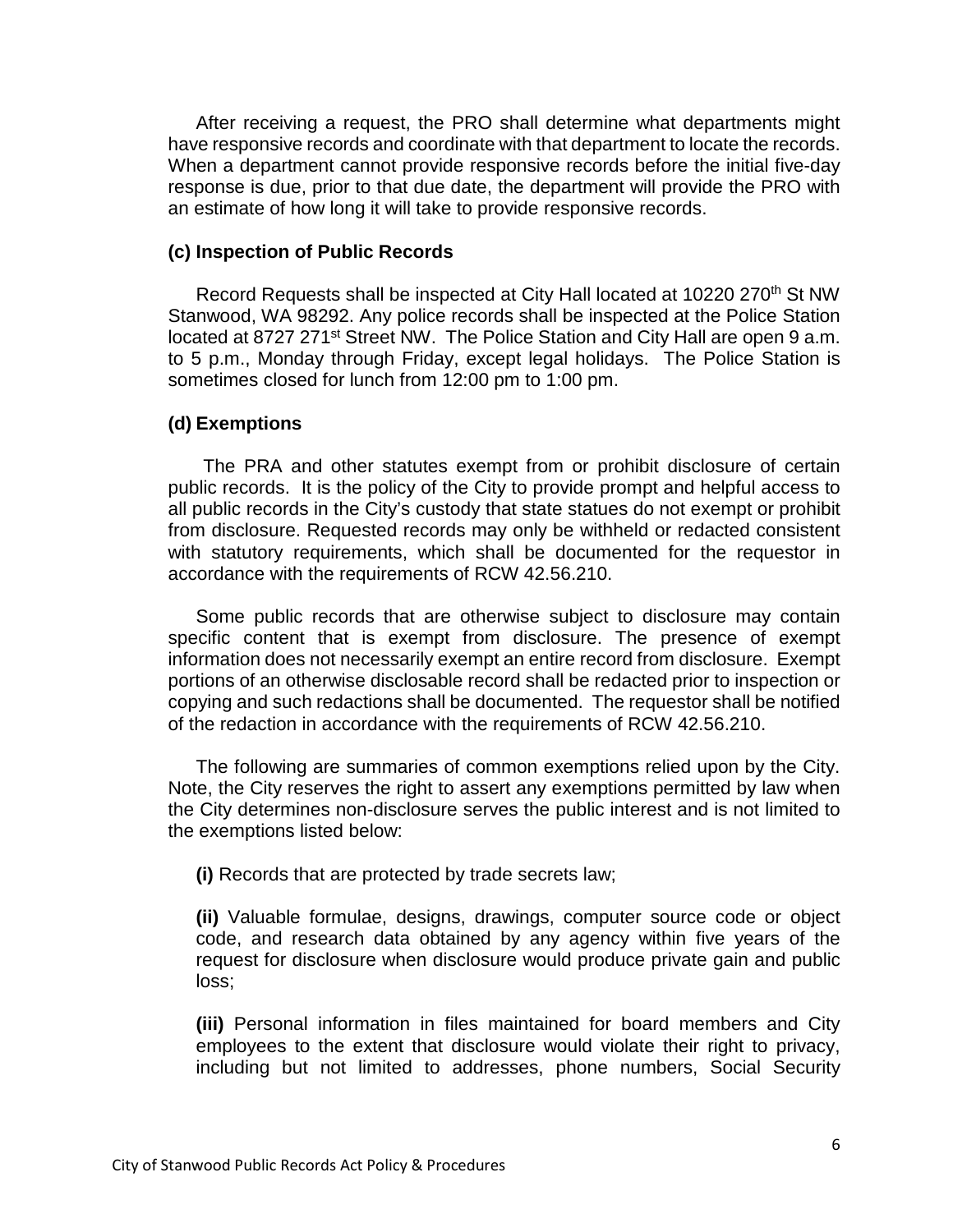numbers, voluntary deductions, marriage status, number of dependents, and any garnishment deductions;

**(iv)** Preliminary drafts, recommendations, and intra-agency memoranda in which opinions are expressed or policies formulated or recommended, except that a specific record shall not be exempt when publicly cited by the board in connection with any board action;

**(v)** All applications for public employment, including the names of applicants, resumes, and other related materials submitted with respect to an applicant;

**(vi)** Medical records;

**(vii)** Records created in anticipation of litigation;

**(viii)** Records reflecting communications between attorneys and City employees where legal advice is sought or received**;** or

**(ix)** Any record which is exempt from disclosure under state or federal law.

# **(e) Withholding Logs and Redaction Logs**

When records are withheld or redacted, the requestor shall be informed in writing the statutory citation for the exemption and a brief explanation of how the exemption applies.

# **5. Copying Public Records**

No fee shall be charged for the inspection of Public Records. Pursuant to RCW 42.56.120, The City will charge an amount as established in a separate fee schedule established by resolution for the following copy formats:

- **(a)** Photocopies
- **(b)** Paper documents that are scanned so they can be produced in electronic format;
- **(c)** Electronic files or attachments uploaded to an email or other electronic delivery system;

Cost of taxes actually charged by any third-party vendor used to make copies, postage and shipping costs, including the cost of any containers used in shipping, may also be incurred by the requestor. The PRO may elect to waive these fees. Fees will be waived when the expense of billing exceeds the costs of copying and postage.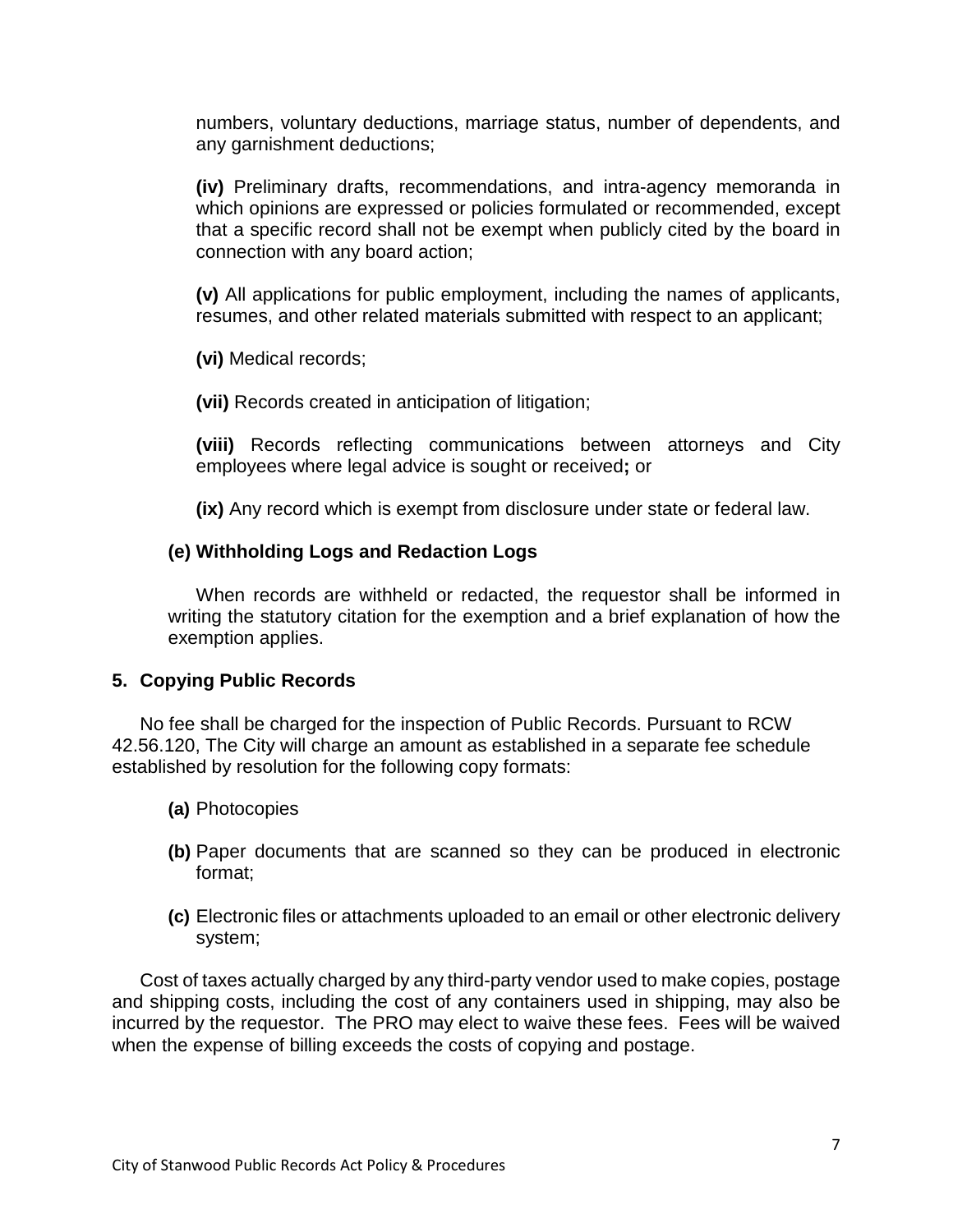## **6. Deposits**

Before copying any record, the City may charge a deposit of up to 10% of the estimated costs (RCW 42.56.120). When records are being produced on an installment basis, the City may charge for each installment. The decision not to request a deposit shall not serve to waive the City's right to request a deposit for a future request. If an installment is not claimed and paid for within fifteen (15) days, the City is not obligated to fulfill the balance of the Record Request.

# **7. Inspection of Records**

# **(a) Notice**

Once the PRO has collected all responsive records (or the first installment if the records are being produced on an installment basis), has reviewed the responsive records to remove exempt records, and has prepared an exemption log, the PRO shall notify the Requestor that the records are available. Notification will be made by telephone, email, or letter in the mail. The Requestor may specify a preferred method of notification, in which case the PRO will attempt to use this method to notify the Requestor of available records.

# **(b) Response by Requestor**

If the Requestor does not contact the PRO to arrange for payment of the copies or for review of the records within fifteen (15) days after the notice of availability was sent, the City may consider the Records Request abandoned, unless the Requestor seeks an additional amount of time to review the records.

# **(c) Protection of Records**

In order that Public Records maintained by the City may be protected from damage or disorganization as required by the Act, the following procedures and practices are hereby instituted:

- **(i)** No Public Record shall be removed from City Hall or the Police Department without the PRO's permission;
- **(ii)** Inspection of any Public Record shall be conducted in the presence of the PRO or designated staff;
- **(iii)** No Public Record may be marked, defaced, torn, damaged, destroyed, unreasonably disorganized or removed from its proper location or order by a member of the public;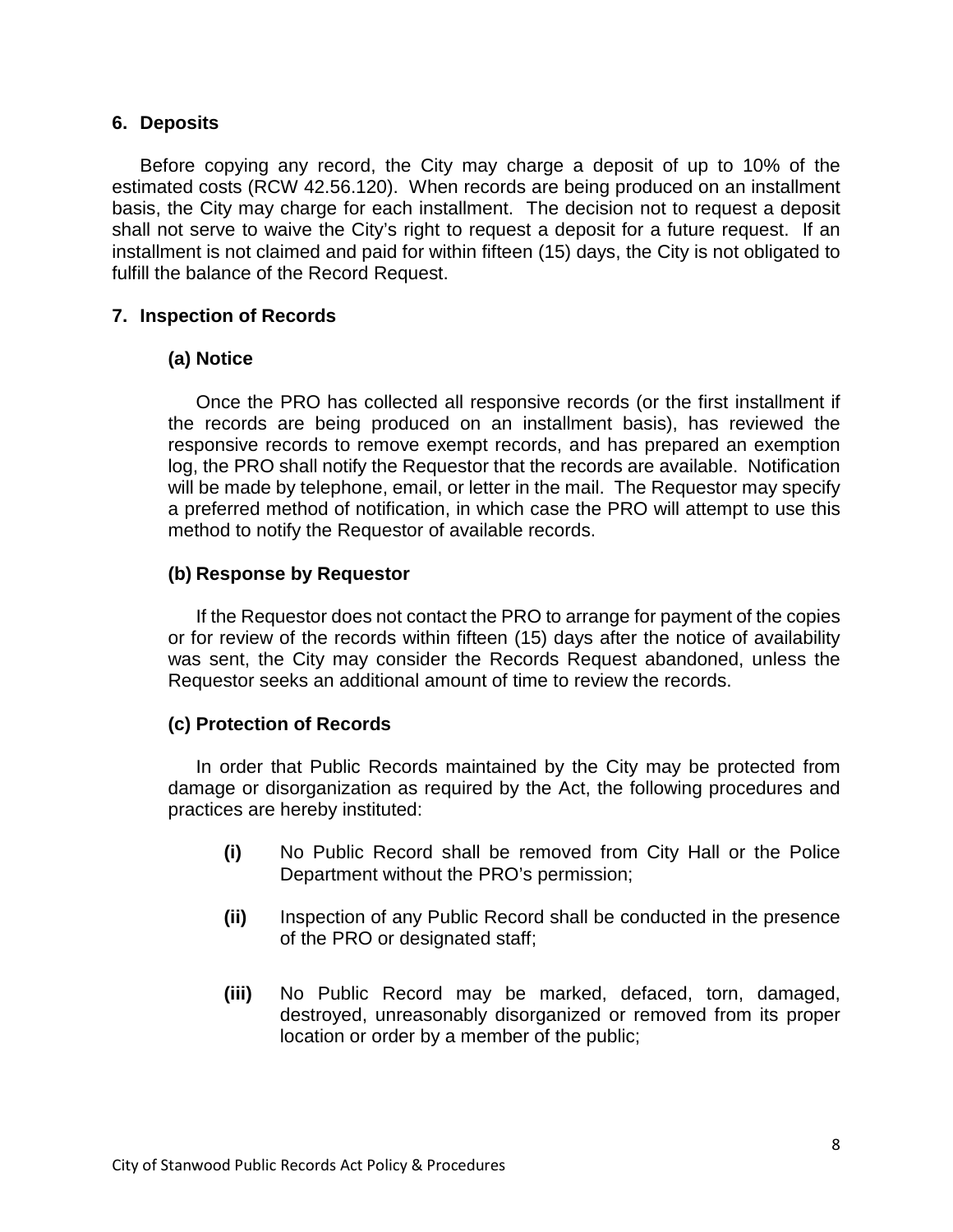- **(iv)** Public Records maintained in a file jacket or binders, or in chronological order, may not be dismantled except for the purpose of copying, and then only by City staff; and
- **(v)** Public Records of the City may be copied only on a copying machine of the City unless other arrangements are made by the PRO.

# **(d) Loss of Right to Inspect**

Inspection shall be denied and the records withdrawn by the PRO if the Requestor, when reviewing records, acts in a manner which will damage or substantially disorganize the records or interfere excessively with other essential functions of the City.

# **(e) Closing the File**

Once all copies of requested records have been provided to the Requestor, the Requestor has reviewed the requested records, or fifteen (15) days have passed since the Requestor was notified that the records were available and the Requestor has failed to contact the PRO to arrange for the review of those records or for payment for copies, the PRO shall treat the request as closed.

## **8. Administrative Review of Denial**

A requestor may ask for review of a decision to withhold or redact exempt records by submitting a written petition to the PRO that includes a copy of the redaction or exemption log or detailed description of the City's statement of withholding. The request for review and any relevant information shall be forwarded to the City Administrator or City Attorney, who shall consider the petition and either reverse or affirm the denial within two (2) business days after receipt of the appeal. If the withholding or redaction is affirmed, the decision shall be considered the City's final action for the purposes of judicial review. If the decision to withhold or redact is reversed, the PRO shall proceed to make the subject records available to the requestor for inspection in accordance with the provisions of this policy and procedure.

## **9. Index of Public Records**

The City has found that the requirement under RCW 42.56.070(3) to index public records is unduly burdensome and such a list is nearly impossible to create and/or maintain. Therefore, by adopting this policy via Resolution 2017-13, the City does not maintain such an index.